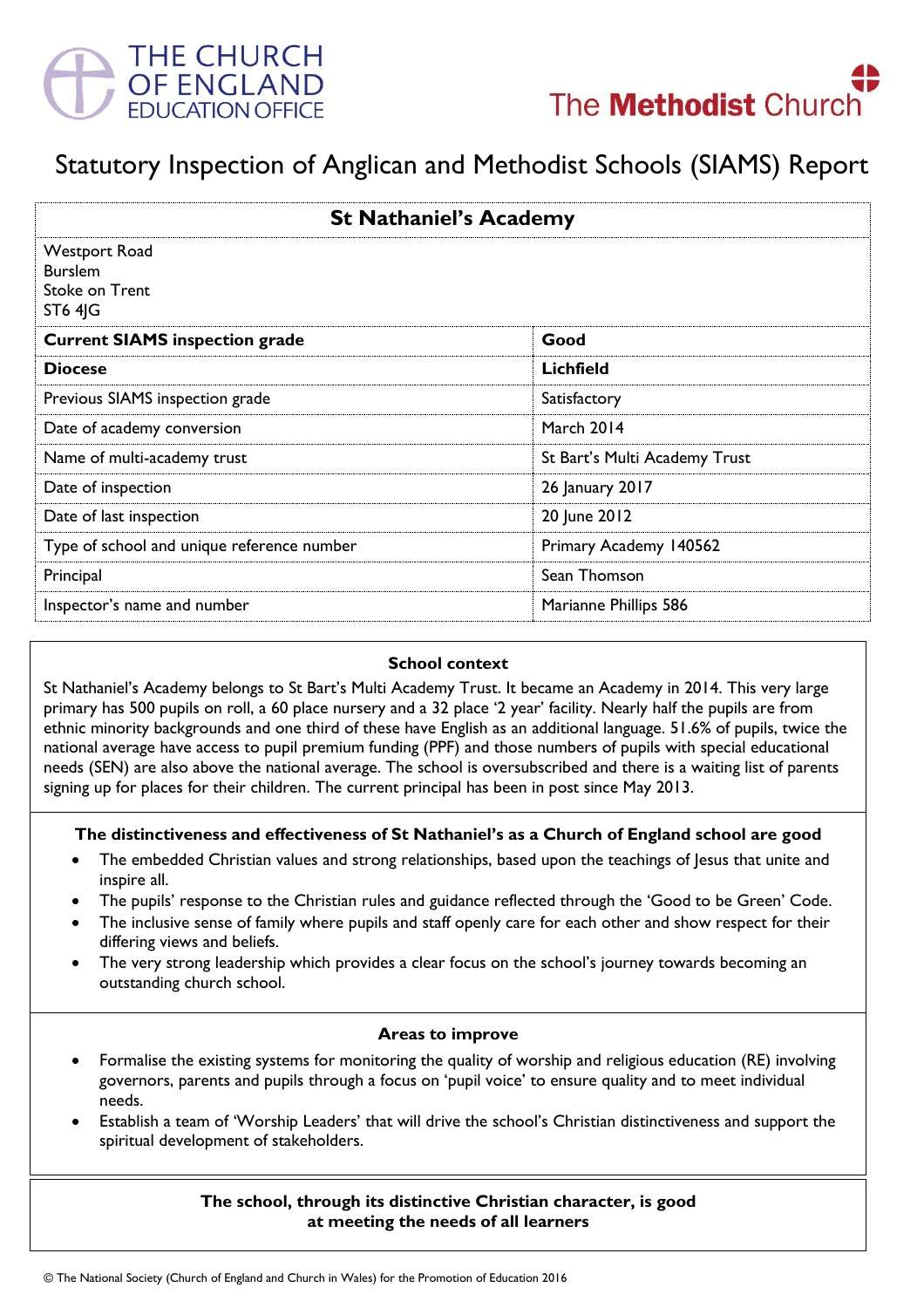Pupils, regardless of background, faith or ability thrive in this church school because of the excellent nurture provided through Christian care. As a result, it effectively fulfils its aim to be "an achieving school and a caring community". This is underpinned by the motto to show "Courtesy, Consideration and Respect in all aspects of school life". Parents appreciate the inclusive approaches which successfully unite the richly diverse school family. The vision "to aspire, to aim and to endeavour" to achieve the best is 'infectious' and embedded in the day to day life of the school and driven effectively by the principal and staff. Parents questioned also appreciate the improvements that have been achieved over the past 3 years since the principal was appointed. Pupils are being taught to respect and enjoy learning. They feel safe and the large majority of pupils want to attend school. There is a small group of persistent absentees and latecomers who are negatively affecting the attendance figures, but the school has worked hard with this group to improve attendance. Christian values, lived out daily, create a sense of harmony and common purpose. RE and worship are enjoyed by the majority of pupils and parents of all faiths are happy that their children learn about world religions to give them a global perspective and to help them make their own choices about faith and belief. Questionnaires evidence this. There are strong links with St Paul's and Swan Bank churches and the pupils regularly attend church services half-termly to celebrate Harvest, Christmas and other celebrations in the church calendar. The curriculum is rich in providing many learning experiences through the range of clubs offered, before, during and after school and through visits and visitors. One of these is the 'Messy Club', which is over-subscribed. The club runs weekly and is organised by the minister of St Paul's, the church intern and the RE leader. The session observed encouraged the pupils present to make 'scrolls' to record their thoughts from their experiences through the bible stories they had read. The 'Love and Care of God' were common themes on all scrolls and one child wrote, "I love Jesus, God loves us every bit and wants us to love each other". The school has appointed pupil leaders who form the 'Junior Leadership Team'. The members of this 'team' are very proud of the work they do. They are clear about their responsibilities and share that, "our main focus at present is to improve reading in the school". They are certain that "this school is a much better school now, we help and respect each other and the 'Golden Rules' work and keep us safe". The 'Green Frogs' on all classroom doors are evidence of the 'Good to be Green' choices being made consistently by the children. The choices encourage kindness, respect, listening and peacefulness and are based on the teachings of Jesus and biblical truths. Consequently, behaviour is excellent and there is a sense of family and loving care permeating the close relationships between pupils and adults. This is also reflected in the numerous examples of fundraising by the pupils to support others less fortunate than themselves. All pupils are encouraged to pray and enjoy writing prayers to share in class and in worship. The evidence of this can be seen on the 'worship boards' in each classroom and on the 'Prayer Wall'. School leaders are considering ways these prayers can be retained and used to evidence the spiritual journey and growth of their pupils through prayer and reflection. Pupils know they pray to God and feel prayer is important and they are supported by a range of artefacts and resources. Pupils enter the school displaying skills that are well below national expectations. The school's difficult journey from being in 'special measures' has been a successful one and the consistent rise in standards over the past 3 years has placed them in the "top 1% of most improved schools nationally". On the two days prior to this inspection the school was visited by a team of Ofsted inspectors and they are awaiting the final report documenting their judgements. School leaders have focused support to target individual need, determined through careful monitoring of pupil progress through the tracking systems that have been introduced. Organisation of groups and effective deployment of staff ensure interventions and skilled support are in place. This is funded through pupil premium grants (PPG), and supplemented by the school's own budget to enable each individual to achieve success. As a result, by the time they leave, the majority of pupils are at least in line and often above national averages. The school has an established network of support through St Bart's Multi Academy Trust (MAT). The drive to improve has not been in isolation but has been effectively supported through loving pastoral care provided by the church and the MAT. The focus upon Christian values is effectively developing an understanding of Christian and other faiths locally and globally. The stability and care offered by this distinctive church school is providing a platform for pupils to be prepared for their future lives as citizens in a richly diverse world.

## **The impact of collective worship on the school community is good**

On the day of the inspection, worship, led by the RE leader and the intern from St Paul's reflected the on-going work of the school to focus on prayer, biblical teaching and the life of Jesus as a guide. All present were invited to welcome the 'Trinity' by the lighting of the candles representing the Father, Son and Holy Spirit. A pupil led prayer to open. The vast majority of those present engaged fully with this and in the singing and signing of 'Our God is a great big God'. This created a sense of caring and enjoyment in being together as a spiritual family worshipping God. Questionnaires and pupils questioned evidence that worship is a key feature of each day. Experiences are varied and enjoyable and led by a range of visiting leaders. There are also regular weekly class worship sessions which encourage pupils to take a lead and participate in the activities planned. School leaders plan to work with pupils to develop them as 'Worship Leaders', to train them to engage fully in planning and leading all acts of worship and to involve them in driving the school's spiritual development and distinctiveness. Prayer and reflection is inclusive as are all aspects of worship and pupils are encouraged to apply their experiences in worship and RE to help them make